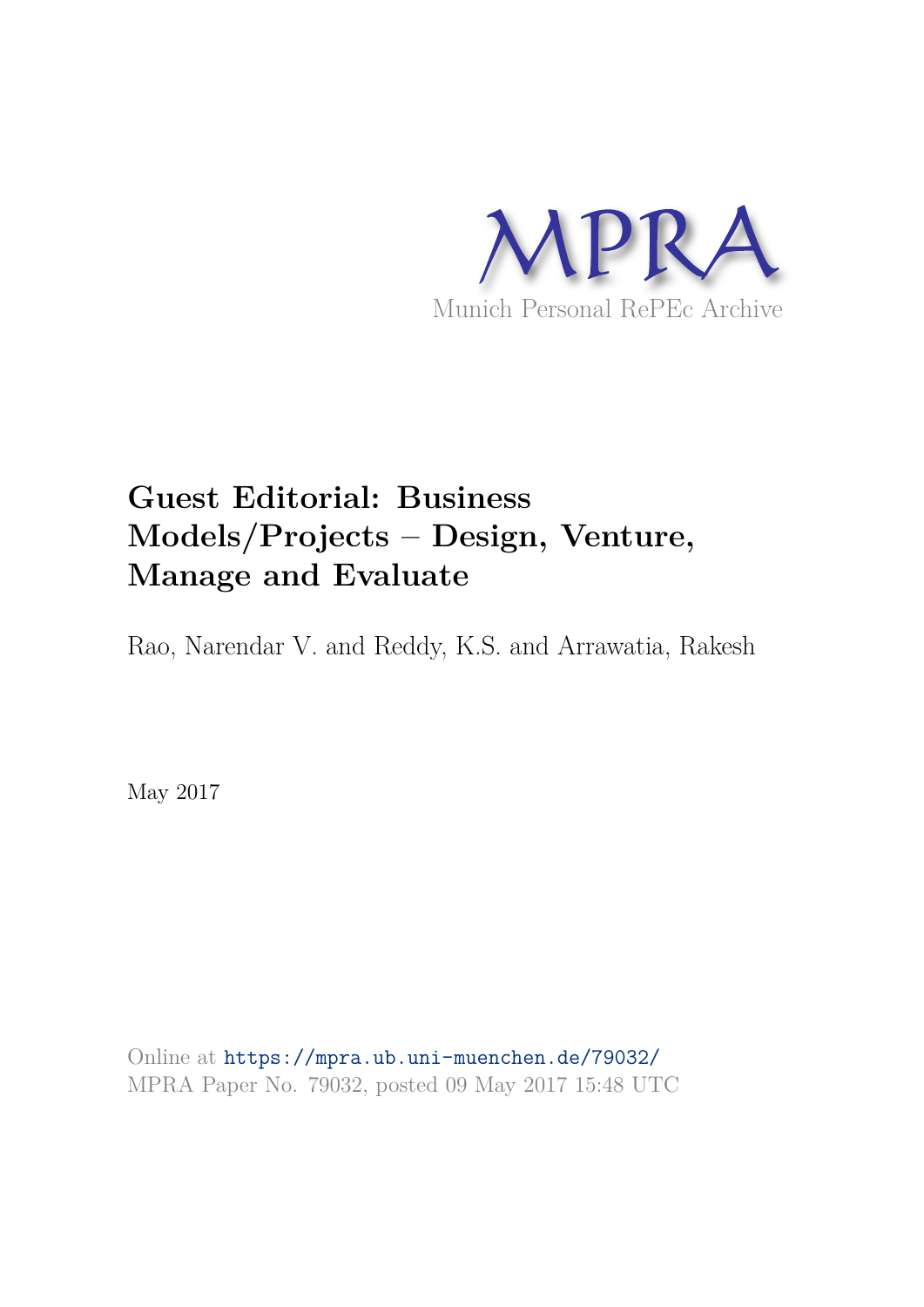# *Guest Editorial***: Business Models/Projects – Design, Venture, Manage and Evaluate**

Narendar V. Rao

K.S. Reddy

Rakesh Arrawatia

# **2017**

# **Global Business and Economics Review, Vol. 19, No. 3**

*Inderscience Publishers* 

<http://www.inderscience.com/info/inarticletoc.php?jcode=gber&year=2017&vol=19&issue=3>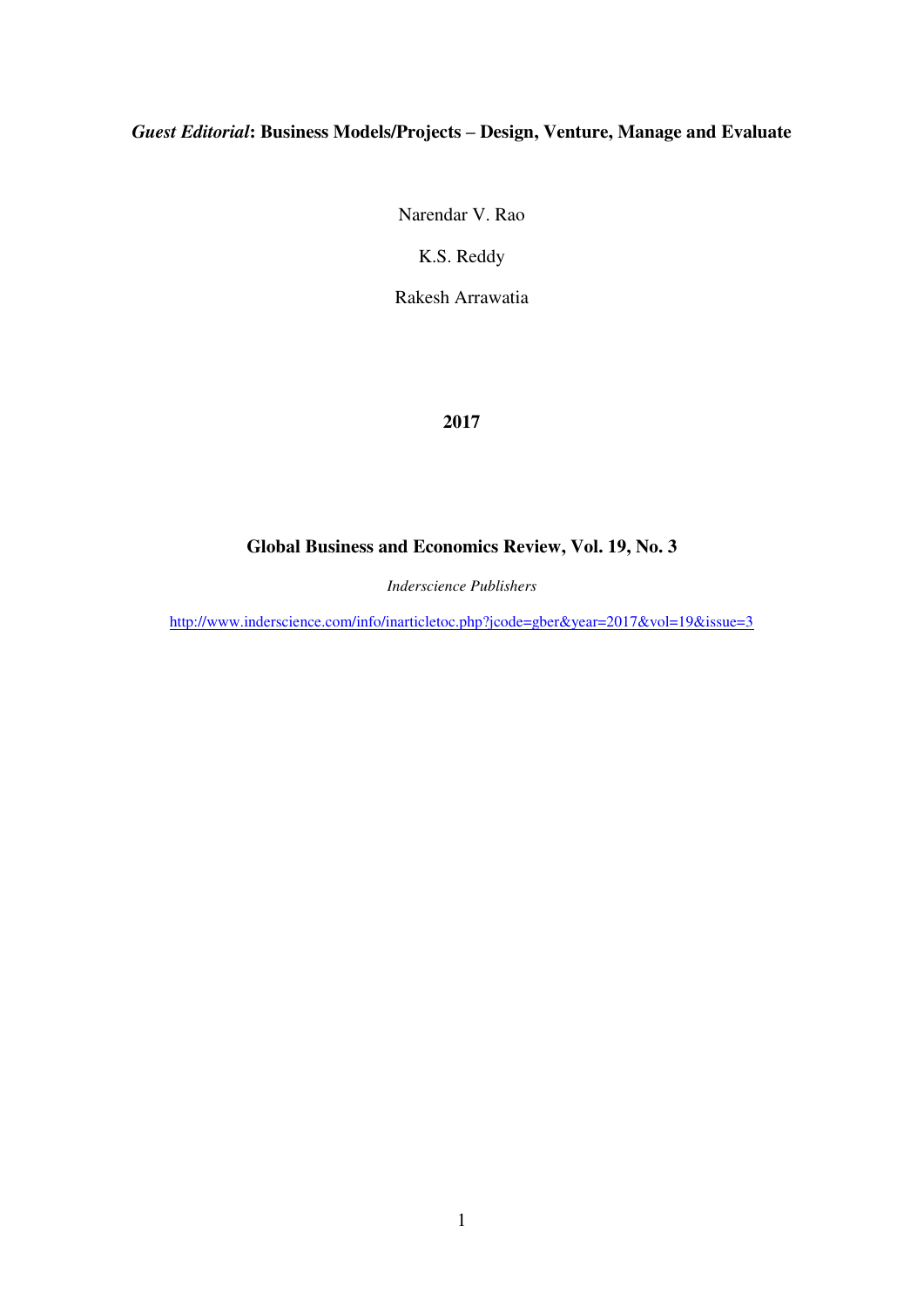## *Guest Editorial*

# "**Business Models/Projects: Design, Venture, Manage and Evaluate**"

#### **1. Theoretical background**

While drawing attention to the historical perspectives on 'the sense of business', early scholars posit that business is a core attribute that's embedded in the culture not for profit but largely for exchange and survival. Based on subjective dialogue, researchers define the term 'business' differently though paid less attention to exploring what the "architecture of business" is. For example, a design or model for a tailoring business is different to that of a restaurant business. This infers that elements such as "create, innovate, venture and manage" are special and need to be kept in mind for every business. The business models/projects stream has attracted a mass of disciplines include economics, strategy, finance, accounting, international business, law and sociology. Thus, it provides sophisticated data in order to conduct qualitative and quantitative research as well as to uphold its interdisciplinary tone. A remarkable record is that as of 2013, a special issue of *Long Range Planning* on 'business models' published in 2010 has received more than 150,000 downloads, and more than 3,500 Google Scholar and more than 500 ISI citations (Baden-Fuller and Haefliger, 2013).

Business models are defined as a source of value creation whilst considering resources, capabilities and opportunities (Sanchez and Ricart, 2010). They seek to explain how value is created, not just how it is captured (Zott, Amit and Massa, 2011). Specifically, Teece (2010) suggests that an established business enterprise usually adopts a particular business model that illustrates "the design or architecture of the value creation, delivery and capture mechanisms it employs". In other words, "the manner by which the enterprise delivers value to customers, entices customers to pay for value, and converts those payments to profit". By and large, the architecture of business has distinct meaning to the sense of business (Baden-Fuller and Mangematin, 2013; Eppler, Hoffmann and Bresciani, 2011; Palo and Tähtinen, 2011).

The elements of a business model include "the firm's value proposition, the market segments it addresses, the structure of the value chain, which is required for realizing the value proposition, the mechanisms of value capture that the firm deploys, and the often firmspecific ways in which these elements are linked in an architecture" (cf. Saebi, Lien and Foss, 2016). On the other hand, there are several components and partial models of an integrated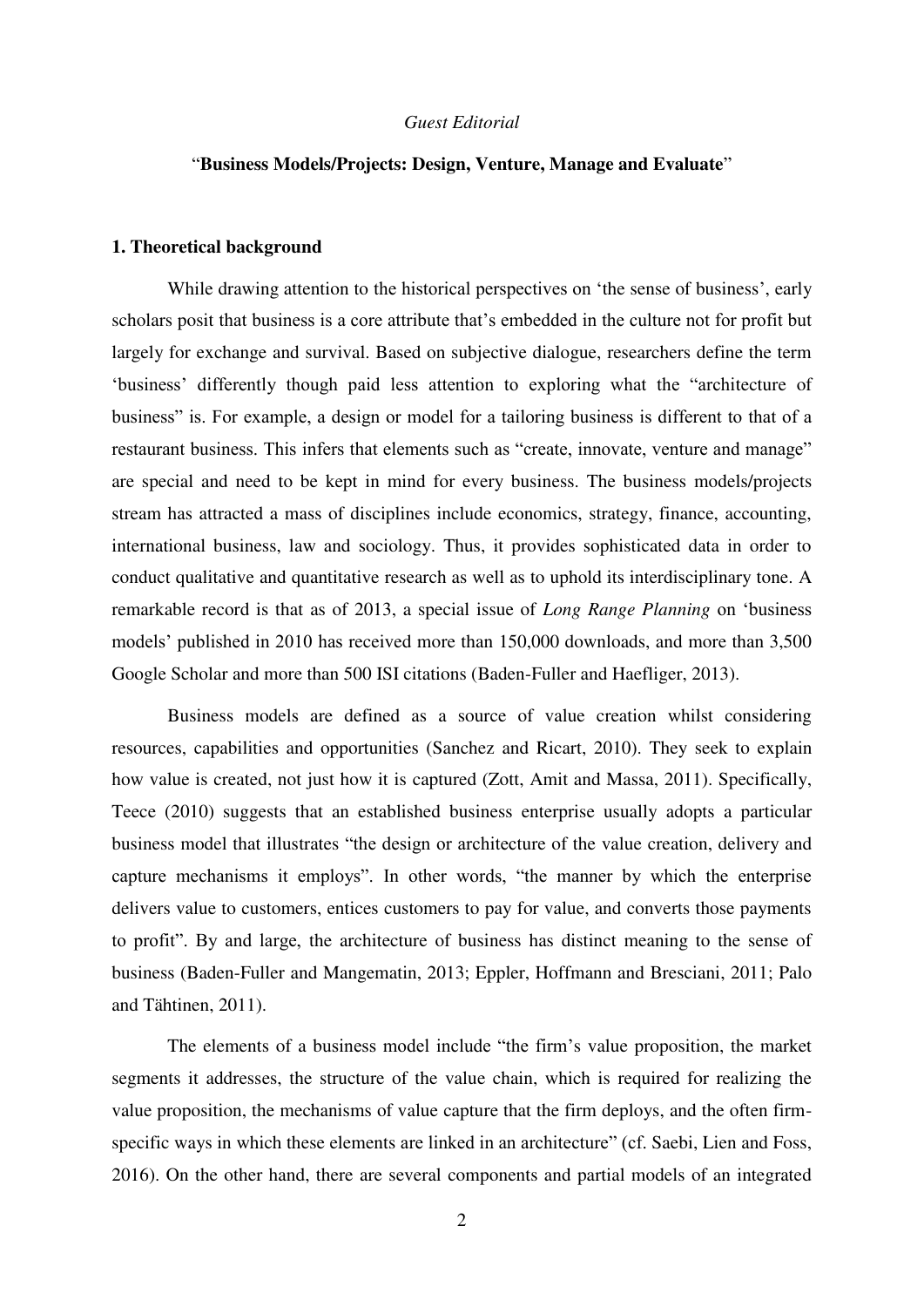business model, such as strategy model, resources model, network model, customer model, market offer model, revenue model, manufacturing model, procurement model, and financial model (Wirtz, Pistoia, Ullrich and Göttel, 2016).

A number of literature reviews on business models and innovation have suggested that business models are mainly rooted in resource-based view (RBV) and transaction cost economics (TCE) theories (see DaSilva and Trkman, 2014; Foss and Saebi, 2017; Wirtz et al., 2016; Zott et al., 2011). Since business models is a burgeoning research field in strategic management, scholars have paid a great attention toward conceptualizing what business models are, how business models are evolved, and what theories explain business models. For instance, scholars have developed several interesting concepts in business models, including business model evolution, business model renewal, business model replication, business model learning, business model erosion, business model lifecycle, business model transformation, business model innovation (Saebi et al., 2016), and foreign market entry and buyout models (Reddy, Xie and Huang, 2016). However, although business models literature is well developed by conceptual proliferations, scholars have hardly paid attention to empirical validation of theoretical arguments and hypotheses testing.

#### **2. Special Issue Papers**

With this theoretical background, the special issue welcomed scholars to submit their academic research on various themes in business models, including innovative ideas to architecture ideal business models, motives of innovation in business models, financing business enterprises, venture capitalists role in business projects, bank financing, leasing and contracting in new business projects, inventory and supply chain issues in projects, barriers to success in new business models, evaluating project performance, cost estimation and control in project management, and socially-driven vs. value-driven projects, among others. The special issue call for papers has received a good response from strategy and finance researchers globally. Following double blind review system, we have accepted six articles for the *Issue* in 2017. A summary of articles in this special issue is presented below.

Kovshova and Nair (2017, this issue) in their paper titled, '*Crowdfunding in Russia: a thematic analysis of funder motives*' study the motives of funders' participation in a large Russian crowdfunding platform, Planeta. Using a semi-structured interview method, the authors find that funders' participation in crowdfunding projects is driven by internal and external reasons. For example, there are three intrinsic motives (help others, sympathy to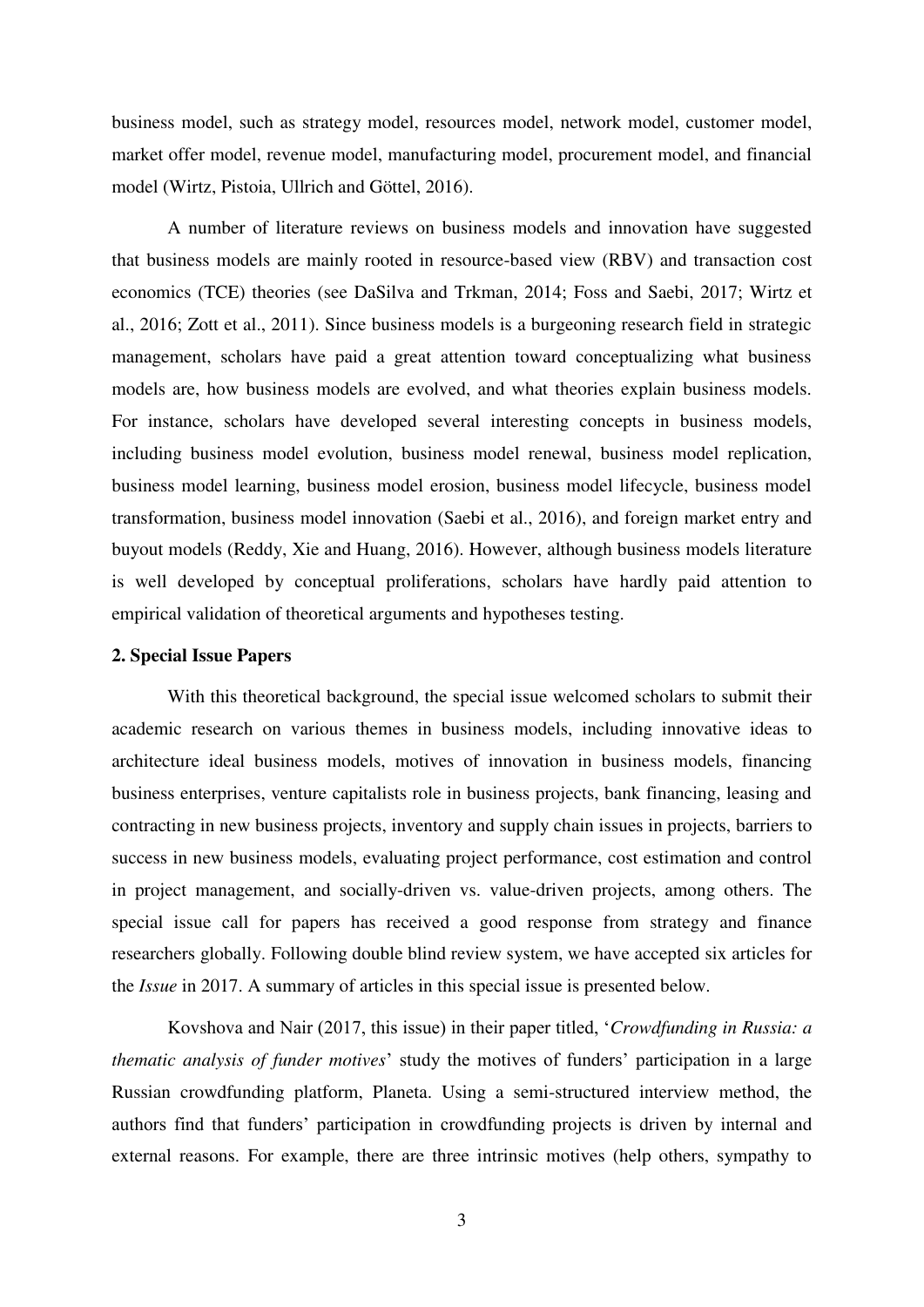owners, interest to a project) and five extrinsic motives (inspiration of owners, selffulfillment, self-affirmation, social utility, uniqueness of rewards) in the internal environment. External reasons describe key characteristics of a crowdfunding project.

Srivastava and Agrawal (2017, this issue) in their paper titled, '*Innovative strategies for the development of rural India through village cottage and agribusiness enterprises*' analyze successful business models in India, such as Amul India, Suguna Chickens, PepsiCo India, ITC e-Choupal, McCain India and Cottage industry. The authors propose a model for the village, cottage and agribusiness enterprises (VCAe) to create innovative solutions for the sustainable development in rural areas, ranging from the product, structure, process and marketing efforts. According to authors, VCAe is [an] "integrated hub or center focusing on coordinating with the producers of village, cottage and agribusinesses which are operating in rural areas where the production takes place in the domestic setting of the producers. At the same time, the workforce includes the members of the family who are continuously engaged in the activities like growing or producing product, supplies, storage and distribution of it."

Goel, Agrawal and Sharma (2017, this issue) in their paper titled, '*Factors affecting labour productivity: an integrative synthesis and productivity modelling*' review past literature that examine labour productivity and indentify 20 key factors affecting productivity. These key factors are classified into five categories, namely, internal to employee, internal to organization but external to employee, internal to industry but external to organization, internal to nation but external to industry, and international factors. The authors propose a model 'FLOPACE' (focus, leadership style, organization structure, planning, adaptability, control and reward, entrepreneurial culture) for enhancing labour productivity, and present an exemplar for calculating productivity index.

Eletter and Yaseen (2017, this issue) in their paper titled, '*Loan decision models for the Jordanian commercial banks*' develop credit decision support using linear discriminant analysis, multi-layer perceptron and CART decision trees for the protection against credit risk. To do so, the authors use a pooled data set of personal loans from Jordanian commercial banks. Findings suggest that the multi-layer perceptron model achieved the highest average correct classification rate as well as the lowest estimated misclassification cost.

Misra and Mohapatra (2017, this issue) in their paper titled, '*Does investment style affect portfolio returns: a study on Indian markets*' examine Indian capital market index 'CNX NIFTY 500' for constructing long and short term winners/losers portfolios. In order to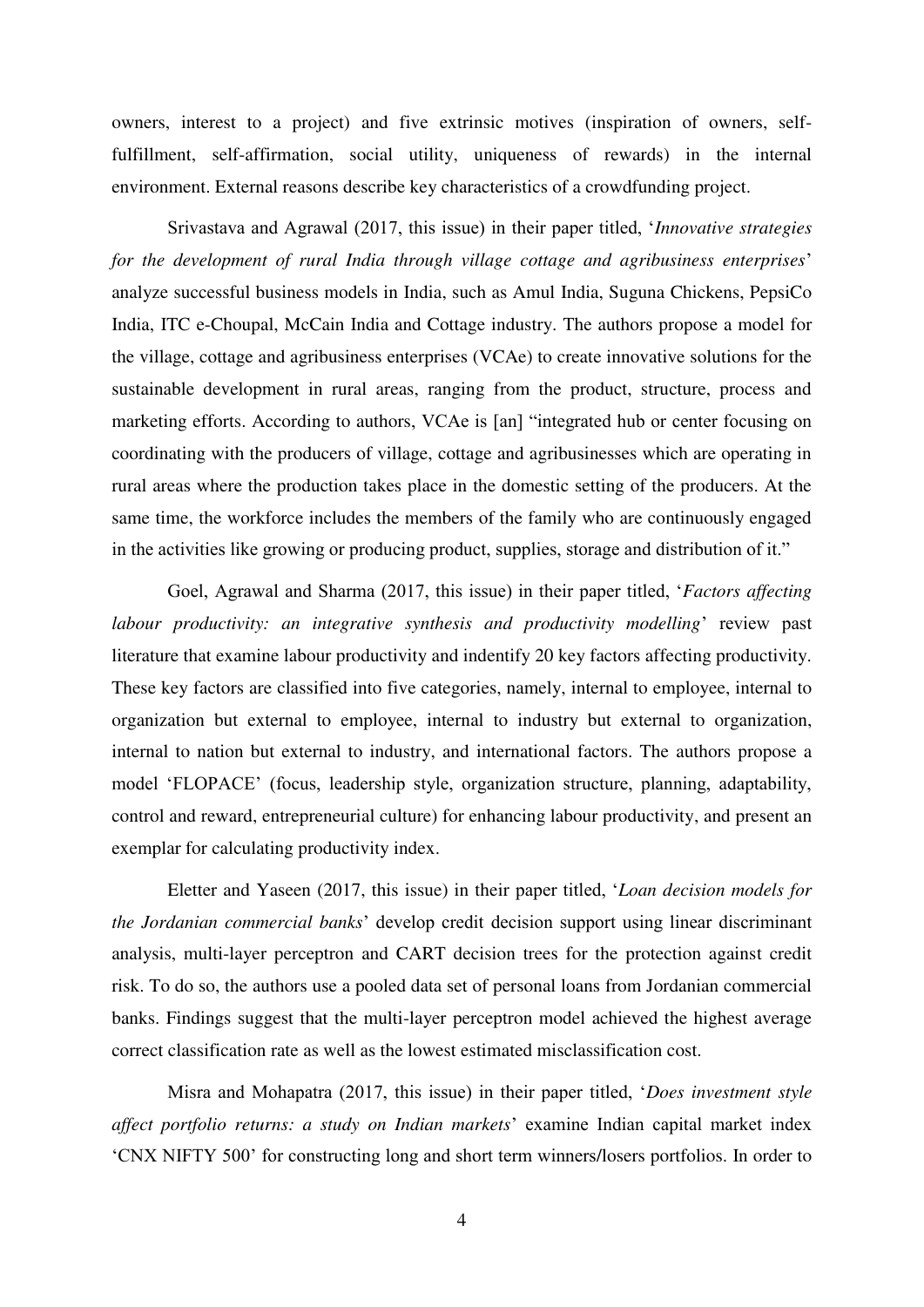test the predictions empirically like size, growth, value and momentum, the authors apply Carhart's 4-factor model. Results indicate that Indian equity market offers significant profits if investors buy stocks with large market capitalization and sell stocks with small market capitalization.

Nguyen (2017, this issue) in the paper titled, '*Management education as an industry and MBA as a product: revisiting joint MBA programs using Porters five forces model*' analyze a case study on joint and merged MBA programs in France using Porter's five forces model to explain that management education is one of specific industries which use alliances to gain competitive advantages. The author highlights that a synergistic competitive advantage is driven by the cooperation inside the industry of management education itself, with its cooperative programs.

## **3. Future research themes**

As of January 2017, the *Google Scholar* has produced more than 400K results for "business models". Even more interesting, a large number of articles are published in journals, books and conference proceedings during the last decade. This immense publication outcome indicates the growing recognition and academic rigor in business models research. Since the extant business models literature has profoundly grounded on conceptual proliferations and theoretical notions, scholars are encouraged to conduct qualitative and quantitative analysis using interview and archival sources (see Reddy (2015) for conducting case study research in emerging markets). For example, participation by public-private partnerships (PPP), private equity investments and crowdfunding is gaining popularity in business models research (Amatucci and Esposito, 2013; Hwang, Zhao and Gay, 2013; Meidutē and Paliulis, 2011; Mollick, 2014). A few studies are associated with emerging countries and scholars can take this opportunity to improve the existing literature on business models innovation and projects. Studies that examine new models in firm internationalization processes, financing business enterprises, management of PPP projects, foreign investments in infrastructure projects (e.g. transport, warehousing), procedural and documentation issues in business projects, public funding in business expansion projects, financing and contracting in business projects, costing and cash flow problems in business projects, valuation issues in business projects (Reddy, Agrawal and Nangia, 2013), financial closure of business projects, reasons behind the failure of start-up businesses, government and political issues in PPP projects, and barriers to success in doing business in emerging markets, are most sought.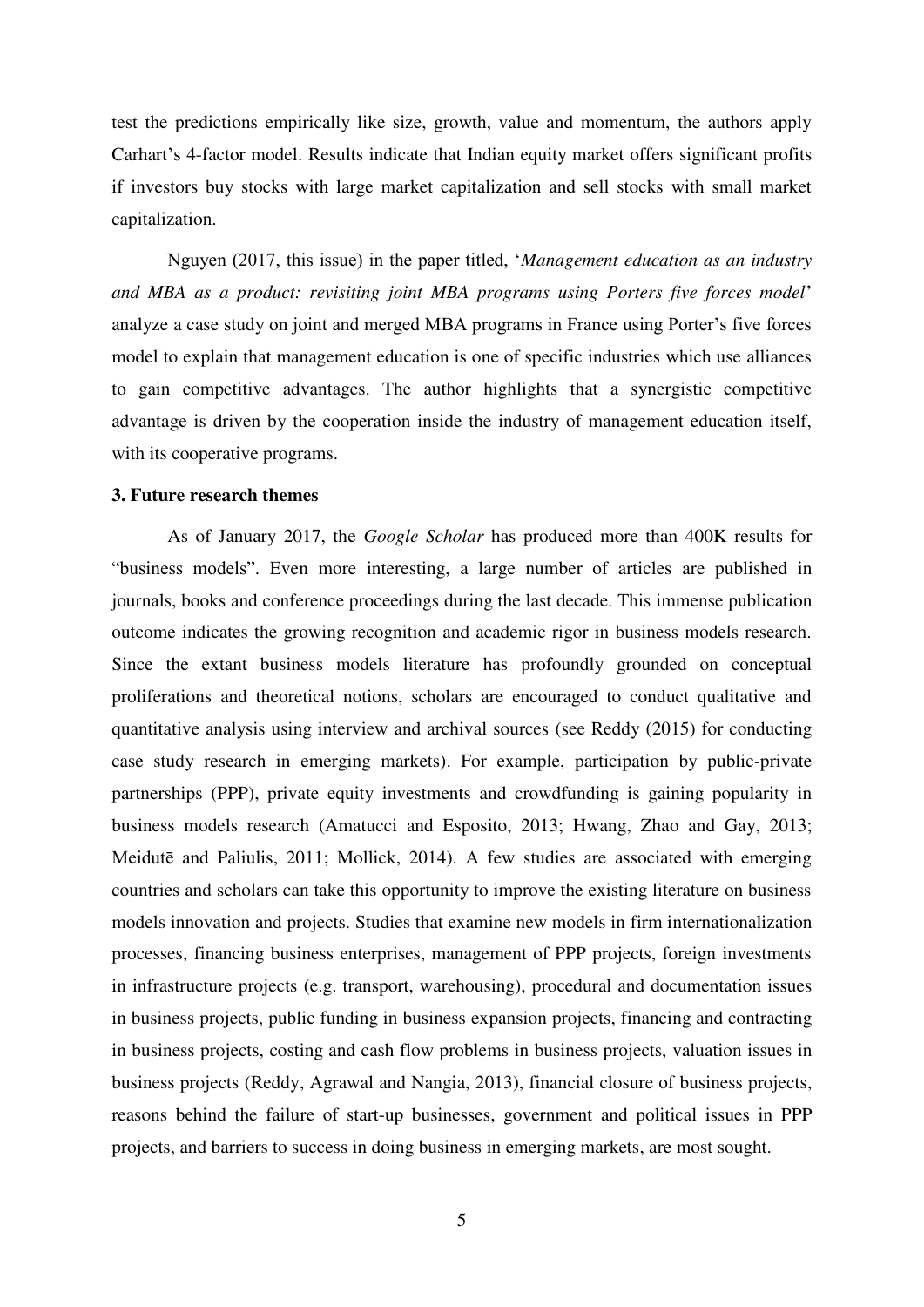## **References**

- Amatucci, F.M. and Esposito, P. (2013) 'Public-private partnerships in welfare system', *Global Business and Economics Review*, Vol. 15, No. 2, pp.181-195.
- Baden-Fuller, C. and Haefliger, S. (2013) 'Business models and technological innovation', *Long Range Planning*, Vol. 46, No. 6, pp.419-426.
- Baden-Fuller, C. and Mangematin, V. (2013) 'Business models: A challenging agenda', *Strategic Organization*, Vol. 11, No. 4, pp.418-427.
- DaSilva, C.M. and Trkman, P. (2014) 'Business model: What it is and what it is not', *Long Range Planning*, Vol. 47, No. 6, pp.379-389.
- Eletter, S.F. and Yaseen, S.G. (2017) 'Loan decision models for the Jordanian commercial banks', *Global Business and Economics Review*, this issue.
- Eppler, M.J., Hoffmann, F. and Bresciani, S. (2011) 'New business models through collaborative idea generation', *International Journal of Innovation Management*, Vol. 15, No. 6, pp.1323-1341.
- Foss, N. J. and Saebi, T. (2017) 'Fifteen years of research on business model innovation: How far have we come, and where should we go?', *Journal of Management*, Vol. 43, No. 1, pp.200-227.
- Goel, V., Agrawal, R. and Sharma, V. (2017) 'Factors affecting labour productivity: an integrative synthesis and productivity modelling', *Global Business and Economics Review*, this issue.
- Hwang, B.G., Zhao, X. and Gay, M.J.S. (2013) 'Public private partnership projects in Singapore: Factors, critical risks and preferred risk allocation from the perspective of contractors', *International Journal of Project Management*, Vol. 31, No. 3, pp.424- 433.
- Kovshova, L. and Nair, P.B. (2017) 'Crowdfunding in Russia: a thematic analysis of funder motives', *Global Business and Economics Review*, this issue.
- Meidutē, I. and Paliulis, N.K. (2011) 'Feasibility study of public-private partnership', *International Journal of Strategic Property Management*, Vol. 15, No. 3, pp.257-274.
- Misra, A.K. and Mohapatra, S. (2017) 'Does investment style affect portfolio returns: a study on Indian markets', *Global Business and Economics Review*, this issue.
- Mollick, E. (2014) 'The dynamics of crowdfunding: An exploratory study', *Journal of Business Venturing*, Vol. 29, No. 1, pp.1-16.
- Nguyen, T.T.T. (2017) 'Management education as an industry and MBA as a product: revisiting joint MBA programs using Porters five forces model', *Global Business and Economics Review*, this issue.
- Palo, T. and Tähtinen, J. (2011) 'A network perspective on business models for emerging technology-based services', *Journal of Business & Industrial Marketing*, Vol. 26, No. 5, pp.377-388.
- Reddy, K.S. (2015) 'Beating the Odds! Build theory from emerging markets phenomenon and the emergence of case study research—A "Test-Tube" typology', *Cogent Business & Management*, Vol. 2, No. 1, pp.1-25.